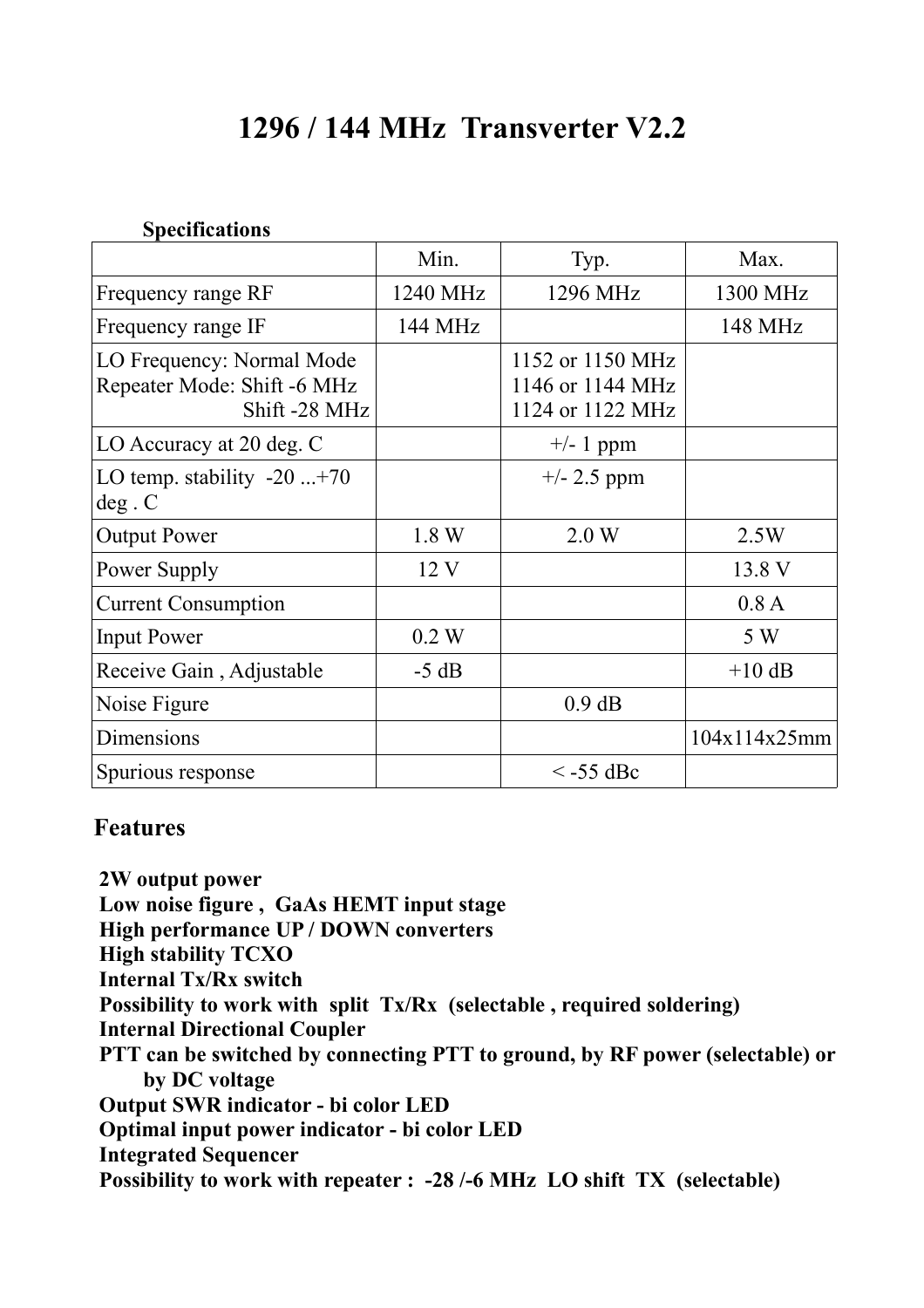

#### **Input power adjustment:**

 Input LED color: dark - Input power is too low orange - Input power is low green - Input power is normal red - Input power is too high

 Output LED color : green - Excellent output SWR orange - Moderate output SWR red - High output SWR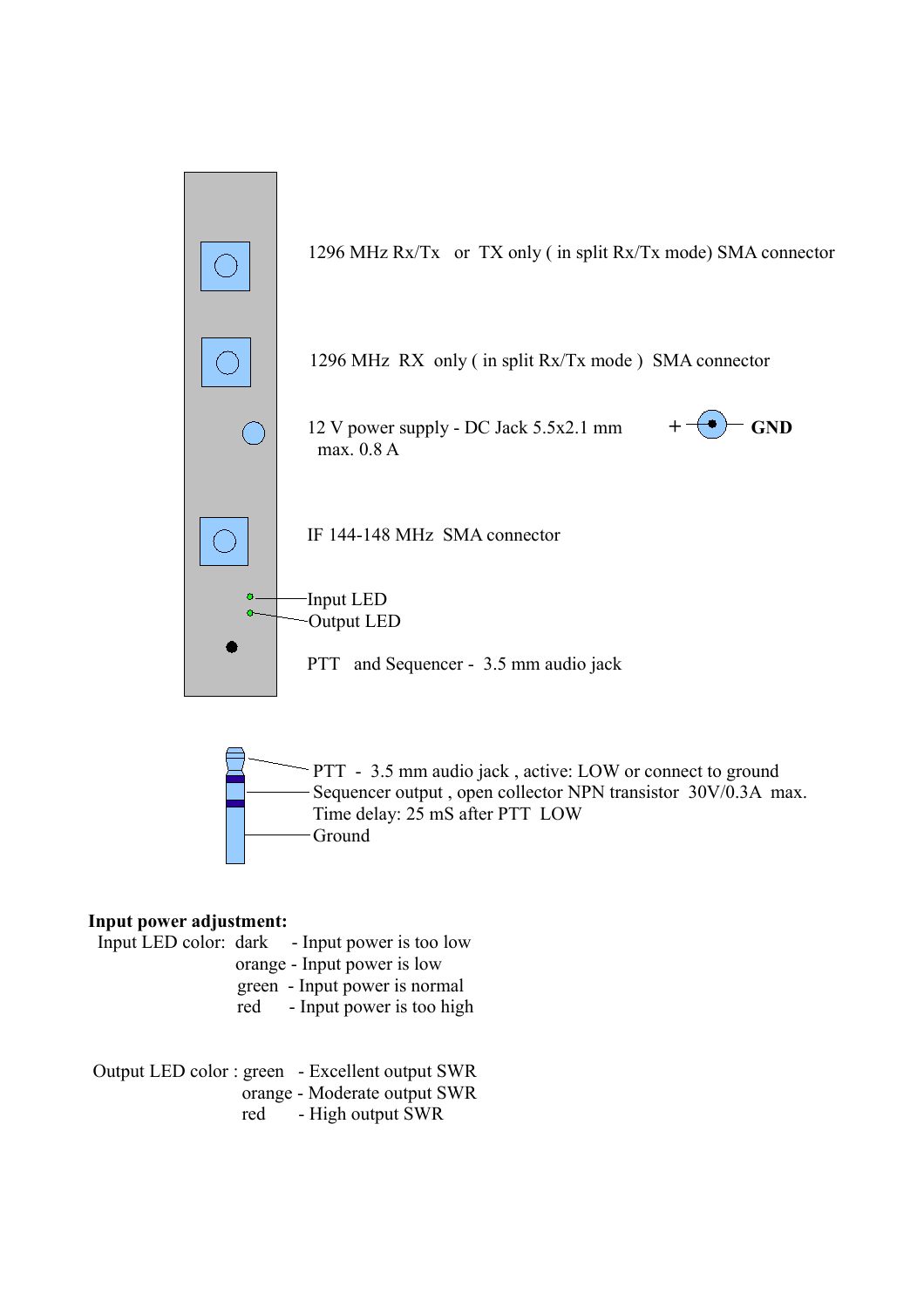

## **Trimmers**

RX GAIN - You can adjust the overall gain from  $-5$  to  $+10dB$  TX POWER - When PTT is LOW and power supplied to the IF input , rotate until the LED lights up green

## **Jumpers**

- 1 OFF : Normal operation ; ON : Repeater mode
- 2 OFF : LO 1152 MHz ; ON: LO 1150 MHz (alternate frequency)
- 3 Repeater shift: OFF: 28 MHz ; ON: 6 MHz
- 4 OFF : PTT ON by connecting PTT input to GND
	- ON : PTT is also RF activated with IF input power  $>0.2W$

## **Note**: **Alternate frequency can be changed to 1154 MHz, connecting pin 2 of ATMEGA8 to GND (soldering pin2 to pin3)**

#### **SWR Voltage**

Can be measured by high impedance voltmeter

- FWD voltage of forward wave
- REF voltage of reflected wave

GND - ground